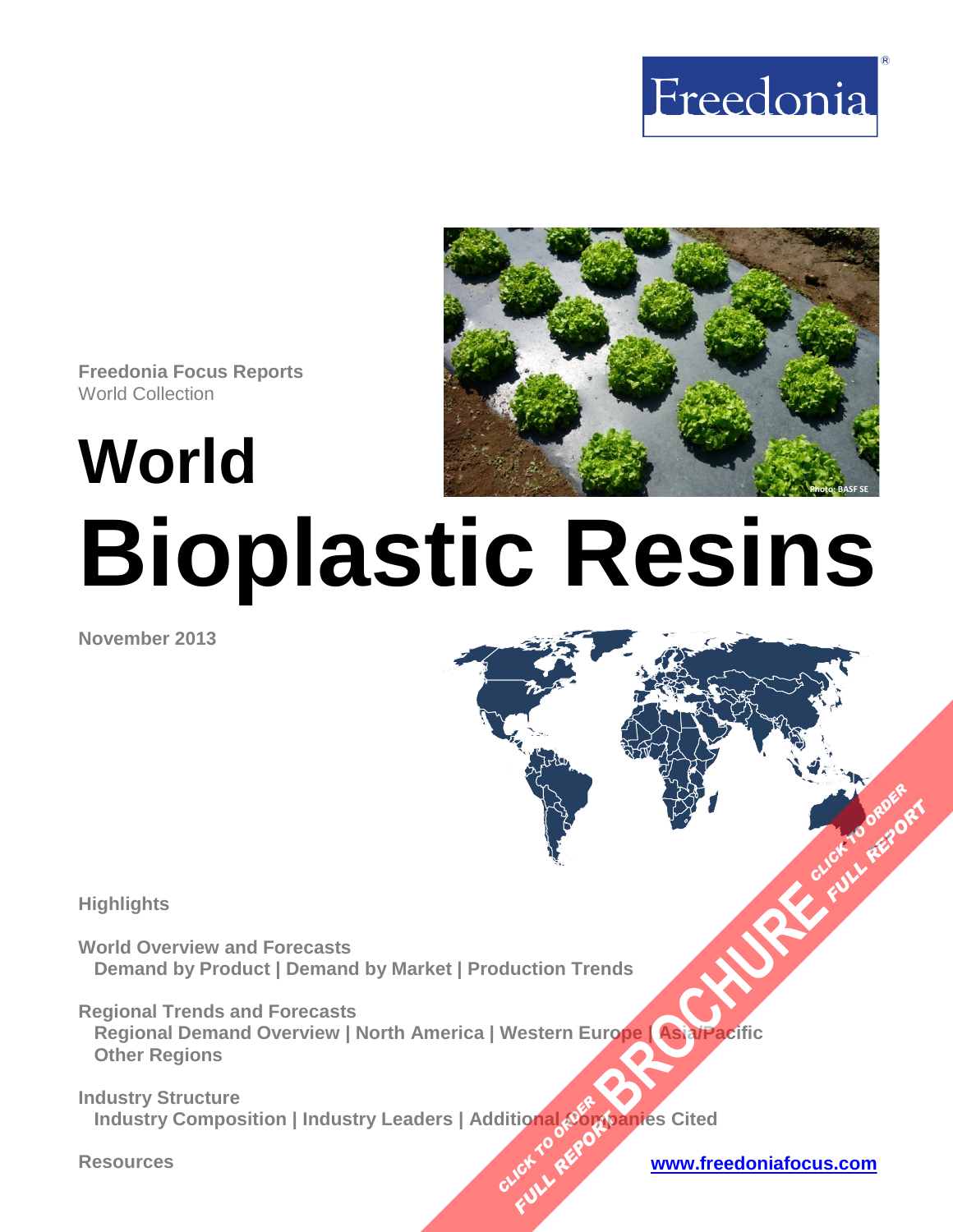#### ABOUT THIS REPORT

#### Scope & Method

This report forecasts total world demand in 2017 for bioplastic resins by product, market, and major world region in metric tons. The terms *bioplastic resins* and *bioplastics* are used interchangeably in this report. Product segments include:

- starch-based resins
- polylactic acid
- biobased polyethylene
- polyester bioplastics
- other bioplastics such as biobased polyamides and biobased thermoplastic elastomers.

Only base plastic resins are included in demand totals; coatings, adhesives, composites, compounds, and finished products are not considered. Oxo-biodegradable plastics, which use additives to promote biodegradation, are also excluded from the scope of this report because they are not accepted as fully biodegradable by international standards and they do not compost satisfactorily in actively managed compost facilities.

Reported markets encompass:

- packaging
- nonpackaging.

Major world regions include:

- North America
- Asia/Pacific
- Western Europe
- all other regions.

Demand by product segment is also forecast for each major world region.

To illustrate historical trends world, product, and regional demand are provided for 2007 and 2012. Further, regional demand is segmented by market for 2012.

Finally, world production is segmented by major world region and provided for 2007, 2012, and 2017.

Forecasts emanate from the identification and analysis of pertinent statistical relationships and other historical trends/events as well as their expected progression/impact over the forecast period. Changes in quantities between reported years of a given total or segment are typically provided in terms of five-year compound annual growth rates (CAGRs). For the sake of brevity, forecasts are generally stated in smoothed CAGR-based descriptions to the forecast year, such as "demand is projected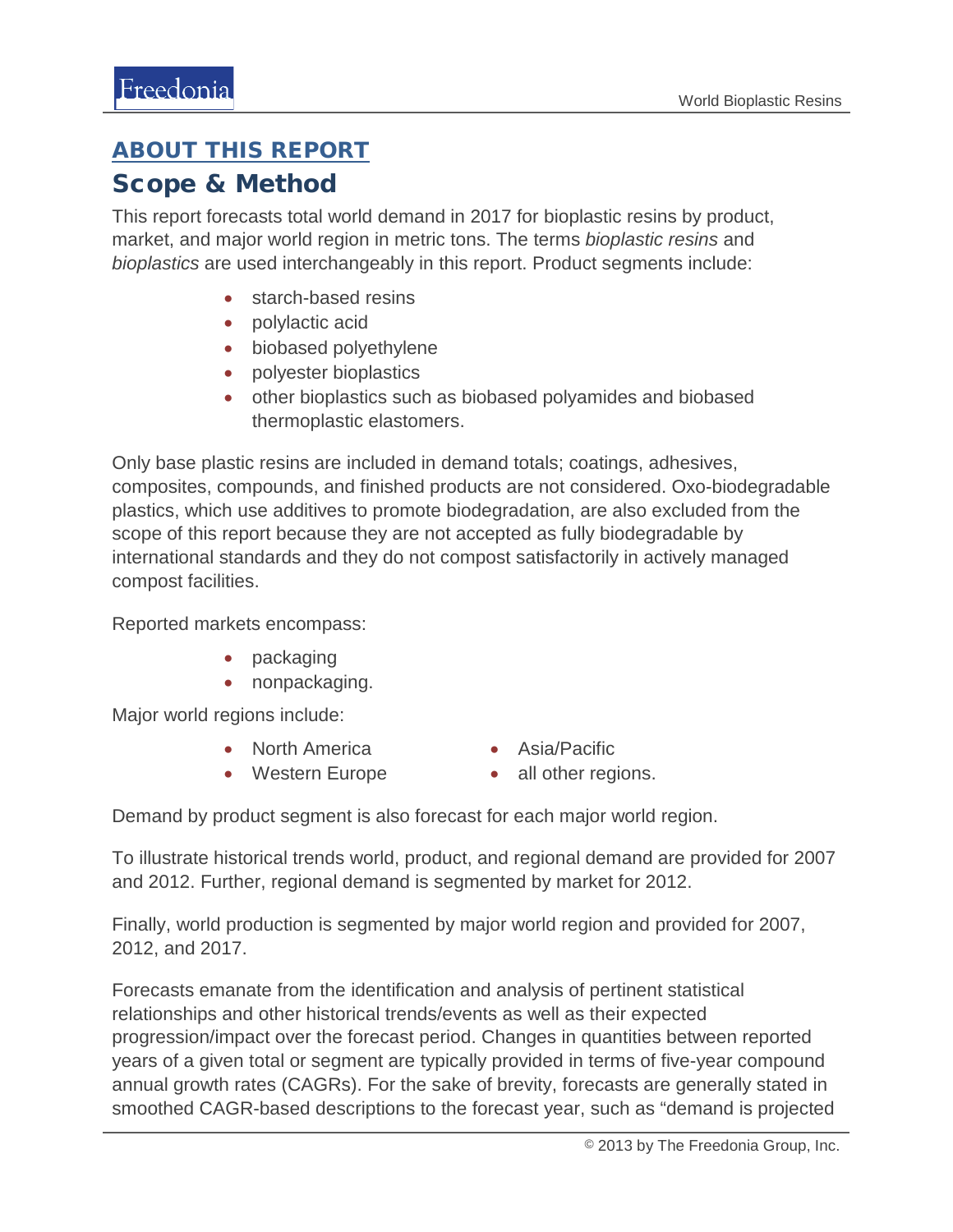to rise 3.2% annually through 2017." The result of any particular year over that period, however, may exhibit volatility and depart from a smoothed, long-term trend, as historical data typically illustrate.

Other various topics, including profiles of pertinent leading suppliers, are covered in this report. A full outline of report items by page is available in the [Table of Contents.](#page-3-0)

#### Sources

*World Bioplastic Resins* is based on [a comprehensive industry study](http://www.freedoniagroup.com/DocumentDetails.aspx?ReferrerId=FL-FOCUS&studyid=3089) published by The Freedonia Group in November 2013. Reported findings represent the synthesis and analysis of data from various primary, secondary, macroeconomic, and demographic sources including:

- firms participating in the industry, and their suppliers and customers
- government/public agencies
- national, regional, and international non-governmental organizations
- trade associations and their publications
- the business and trade press
- The Freedonia Group Consensus Forecasts dated June 2013
- the findings of other industry studies by The Freedonia Group.

Specific sources and additional resources are listed in the Resources section of this publication for reference and to facilitate further research.

#### Industry Codes

The topic of this report is related to the following industry codes:

| <b>NAICS/SCIAN 2007</b>                       |                                                                                            | <b>SIC</b>                     |                                                                                                                                           |
|-----------------------------------------------|--------------------------------------------------------------------------------------------|--------------------------------|-------------------------------------------------------------------------------------------------------------------------------------------|
| North American Industry Classification System |                                                                                            | <b>Standard Industry Codes</b> |                                                                                                                                           |
| 325211<br>325991                              | Plastics Material and Resin Mfg<br><b>Custom Compounding of Purchased</b><br><b>Resins</b> | 2821<br>3087                   | Plastics Materials, Synthetic Resins, and<br>Nonvulcanized Elastomers<br><b>Custom Compounding of Purchased</b><br><b>Plastics Resins</b> |

## Copyright & Licensing

The full report is protected by copyright laws of the United States of America and international treaties. The entire contents of the publication are copyrighted by The Freedonia Group, Inc.